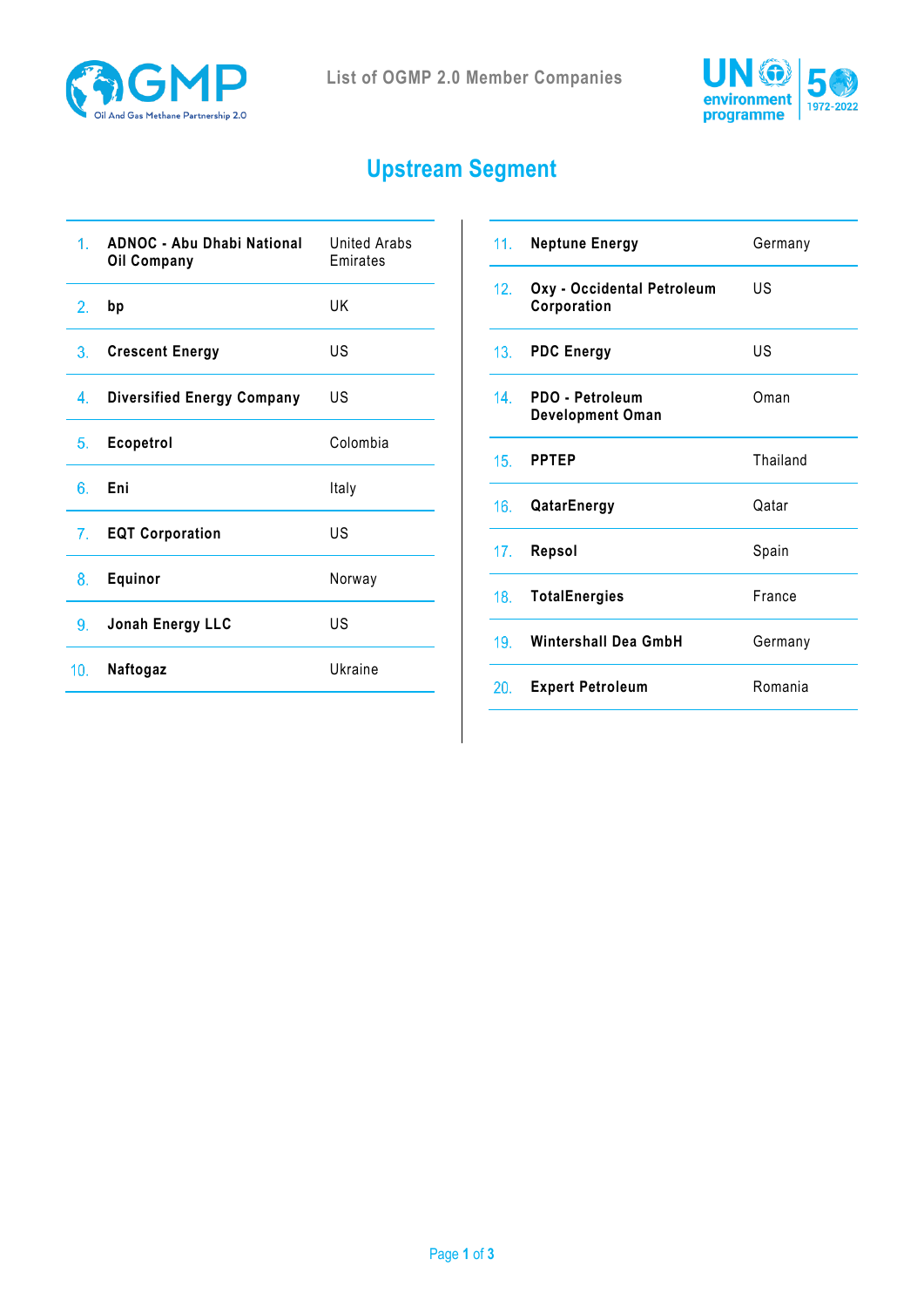



## **Mid- and Downstream Segment**

| 21.             | <b>Adrigas SpA</b>                                                         | Italy              |
|-----------------|----------------------------------------------------------------------------|--------------------|
| 22.             | Bahia de Bizkaia Gas, S.L.                                                 | Spain              |
| 23.             | <b>BALANCE Erneuerbare</b><br><b>Energien GmbH</b>                         | Germany            |
| 24.             | <b>China Gas Holdings Limited</b>                                          | China              |
| 25.             | <b>Coteq Netbeheer B.V</b>                                                 | Netherlands        |
| 26.             | <b>DESFA - Hellenic Gas</b><br><b>Transmission System</b><br>Operator S.A. | Greece             |
| 27.             | <b>Europe Maghreb Pipeline</b><br>Limited (EMPL)                           | Spain              |
| 28.             | Enagás                                                                     | Spain              |
| 29.             | <b>Enduris B.V</b>                                                         | Netherlands        |
|                 |                                                                            |                    |
| 30.             | <b>Enexis</b>                                                              | Netherlands        |
| 31.             | <b>Energienetze Bayern GmbH</b>                                            | Germany            |
| 32.             | Eustream a.s                                                               | Slovakia           |
| 33.             | <b>EWE GASSPEICHER GmbH</b>                                                | Germany            |
| 34 <sub>1</sub> | <b>EWE NETZ GmbH</b>                                                       | Germany            |
| 35.             | <b>FGSZ</b>                                                                | Hungary            |
| 36.             | <b>Fluvius</b>                                                             | Belgium            |
| 37.             | <b>Fluxys</b>                                                              | Belgium            |
| 38.             | <b>GA-MA Skopje</b>                                                        | North<br>Macedonia |

| 40. | <b>Gas Connect Austria</b>                                             | Austria                |
|-----|------------------------------------------------------------------------|------------------------|
| 41. | <b>Gasunie Deutschland</b><br><b>Transport Services GmbH</b>           | Germany                |
| 42. | Gaz System S.A                                                         | Poland                 |
| 43. | <b>GEI SPA</b>                                                         | Italy                  |
| 44. | <b>GRDF</b>                                                            | France                 |
| 45. | GRTgaz                                                                 | France                 |
| 46. | <b>GRTgaz Deutschland GmbH</b>                                         | Germany                |
| 47. | <b>Italgas</b>                                                         | Italy                  |
| 48. | LD Reti                                                                | Italy                  |
|     | 49. Liander N.V.                                                       | Netherlands            |
| 50. | MEDGAZ, S.A.                                                           | Spain                  |
| 51. | Moldovagaz                                                             | Moldova                |
| 52. | <b>NEDGIA</b>                                                          | Spain                  |
| 53. | <b>NEL GasTransport GmbH</b>                                           | Germany                |
| 54. | Netze-Gesellschaft Sudwest<br>mbH                                      | Germany                |
| 55. | <b>NGC - National Gas Company</b><br>of Trinidad and Tobago<br>Limited | Trinidad and<br>Tobago |
| 56. | Nowega GmbH                                                            | Germany                |
| 57. | <b>NV Nederlandse Gasunie</b>                                          | Netherlands            |
| 58. | N.V. RENDO                                                             | Netherlands            |